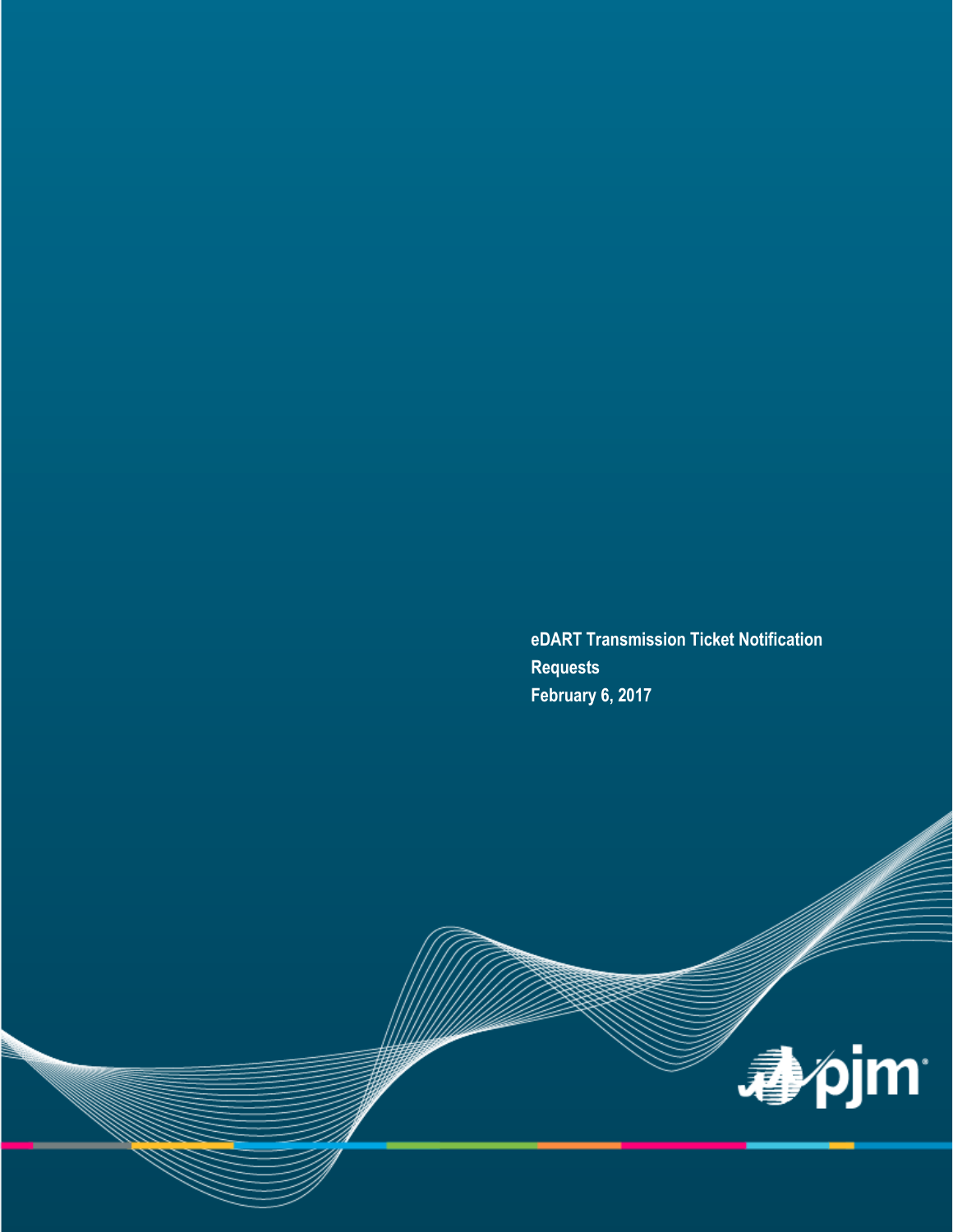

This page is intentionally left blank.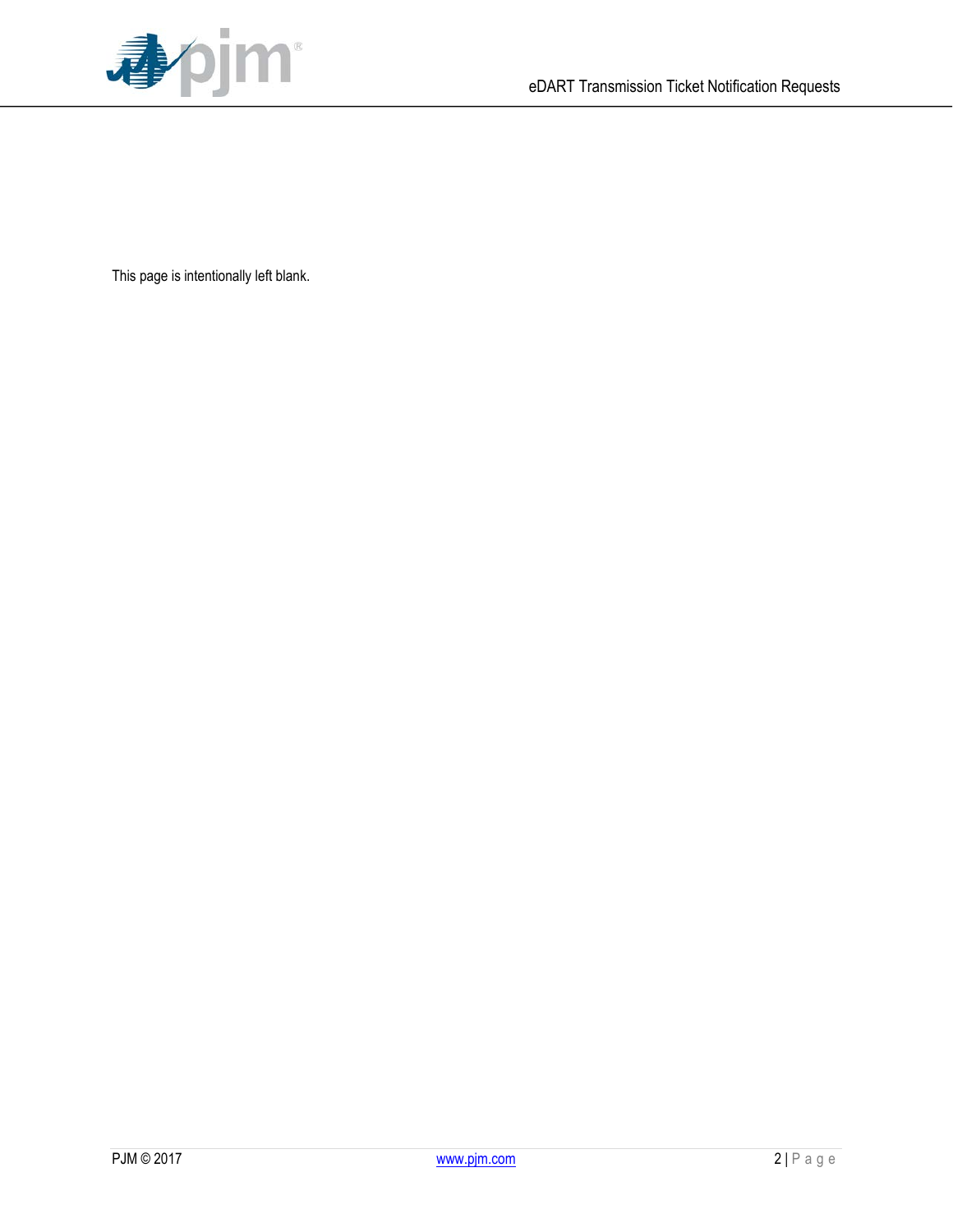

### **Purpose**

The eDART Transmission Ticket Notification Request process is intended for PJM member GOs with direct need for transmission outage notifications with impact to one or more units in their fleet. While many of these outages are shared publicly on the pjm.com OASIS site, PJM does not share publicly any outages to equipment deemed to be **market sensitive**.

**Market sensitive equipment**: a piece of equipment which, if outaged, would have direct impact on a generator's ability to reach the transmission grid. (e.g. A generator Step-Up Transformer AND associated equipment, or a radial station outlet.)

## **Process Overview**

#### **Received**

• Notification form submitted, GO gets an immediate response back from the Web and a SalesForce response with a Case #.

#### **Initial Review**

• PJM Client Managers review request to ensure requesting company has rights (in general, ownership) for information pertaining to the units within the request.

#### **Technical Assessment**

- The PJM Operations Planning Division performs [a technical assessment](#page-4-0) whereby they examine the station outlets and any stability impacts related to the unit.
- A list of equipment is created based upon the technical assessment.

#### **Customer Review**

- Customer reviews proposed Equipment List, and if satisfied, signs off on the list as is.
- If any questions then it goes back to Tech Assessment based on customer's additional request/questions.

#### **Provisioning**

• Operations Planning Division provisions the list in eDART.

#### **Complete**

• Customer notification that notifications are setup within eDART and case is complete.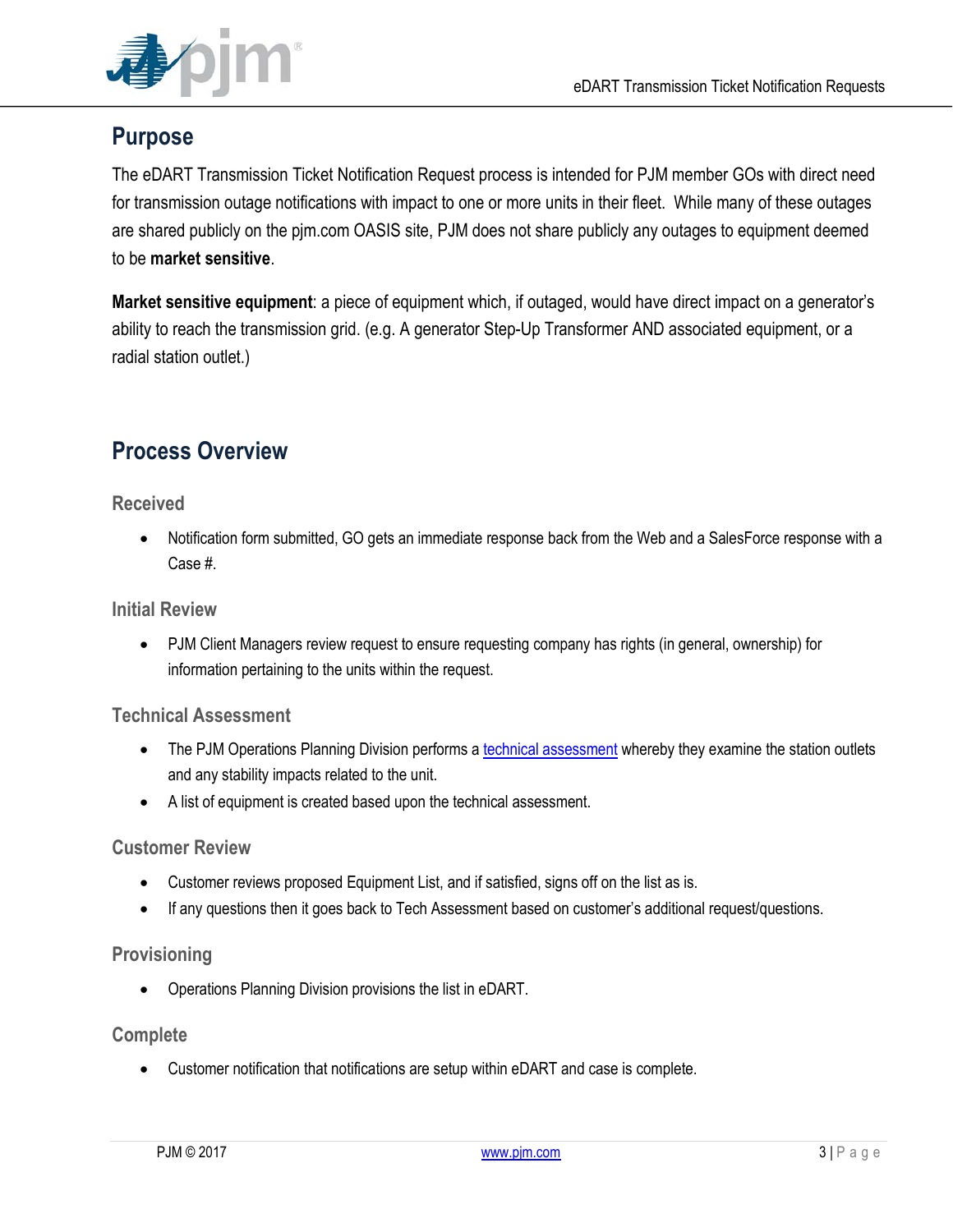





*member notification.*